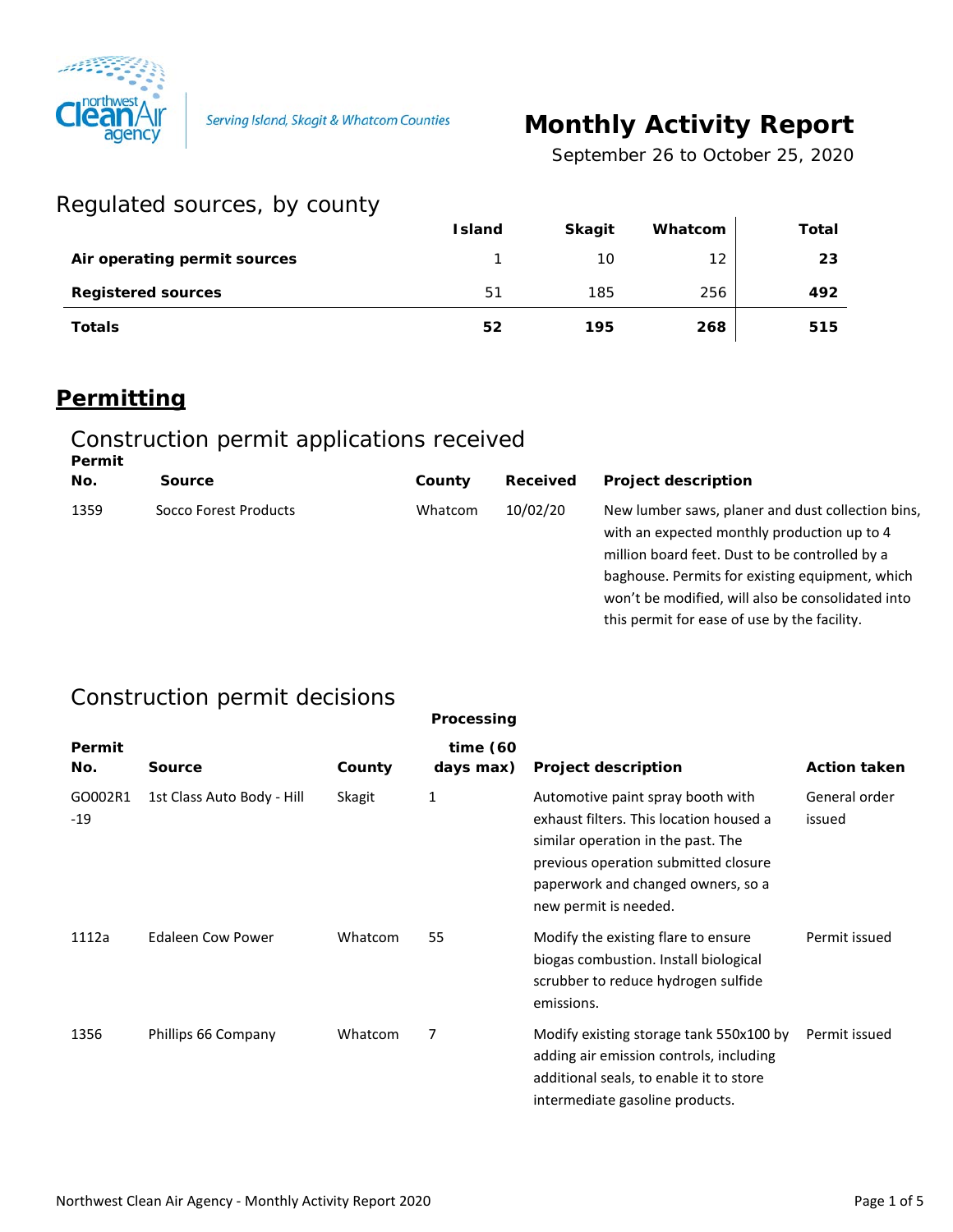## Construction permit decisions (cont.)

|               |                                                              |         | Processing               |                                                                                                                                                                                                                                                                                                                                                                                         |                     |
|---------------|--------------------------------------------------------------|---------|--------------------------|-----------------------------------------------------------------------------------------------------------------------------------------------------------------------------------------------------------------------------------------------------------------------------------------------------------------------------------------------------------------------------------------|---------------------|
| Permit<br>No. | <b>Source</b>                                                | County  | time $(60)$<br>days max) | <b>Project description</b>                                                                                                                                                                                                                                                                                                                                                              | <b>Action taken</b> |
| 400f          | Puget Sound Energy -<br><b>Encogen Generating</b><br>Station | Whatcom | 1                        | Modify permit conditions for existing<br>combustion turbines by removing<br>references to ISO standard conditions<br>and allowing the facility to track fuel use<br>in MMBtu instead of therms. This will<br>align the permit with the corresponding<br>Prevention of Significant Deterioration<br>permit (PSD 91-02 Amend. 3) issued by<br>WA Dept. Ecology for the same<br>equipment. | Permit issued       |
| 1355          | Dakota Creek Industries                                      | Skagit  | 14                       | New paint spray booth with exhaust<br>filters to house spray painting of boats<br>and boat parts that is currently done<br>outdoors without filter controls.                                                                                                                                                                                                                            | Permit issued       |

#### **Enforcement**

#### Alleged violations

| Case<br>No. | <b>Ssue</b><br><b>Date</b> | <b>Source</b>              | County  | Alleged violation description                                                                              |
|-------------|----------------------------|----------------------------|---------|------------------------------------------------------------------------------------------------------------|
| 4432        | 10/08/20                   | Rasars Edge LLC            | Skagit  | Illegal fire containing prohibited materials during a fire safety burn ban.                                |
| 4431        | 10/09/20                   | Eric Schlemmer             | Whatcom | Illegal removal of asbestos containing material from a 1,500-square-foot<br>single-family rental property. |
| 4433        | 10/13/20                   | Janicki Industries<br>Inc. | Skagit  | Failure to comply with numerous record keeping and reporting permit<br>conditions.                         |

#### Penalties issued

 $\overline{a}$ 

| Case<br>No. | Source                                                  | County  | Amount  | Conditionally<br>reduced or<br>suspended <sup>1</sup> to | Alleged violation description                                                                       |
|-------------|---------------------------------------------------------|---------|---------|----------------------------------------------------------|-----------------------------------------------------------------------------------------------------|
| 4413        | <b>Bakerview</b><br>Maintenance                         | Whatcom | \$1,425 | \$925                                                    | Failure to conduct an asbestos survey and notify<br>NWCAA prior to demolition of a detached garage. |
| 4421        | John Eyler                                              | Skagit  | \$750   | \$750                                                    | Use of an illegal outdoor burning container (burn<br>barrel) and burning of prohibited materials.   |
| 4425        | Silvastar Forest<br>Products LLC -<br><b>Bellingham</b> | Whatcom | \$1,000 | \$1,000                                                  | Failure to operate the spray booth with all particulate<br>filters seated without gaps.             |

<span id="page-1-0"></span><sup>&</sup>lt;sup>1</sup> In some cases, NWCAA offers air pollution sources the opportunity to reduce their penalty by agreeing to specific actions that go beyond compliance requirements. Alternatively, a portion of a penalty may be suspended, holding the remainder of the penalty due if the violation is repeated within 5 years.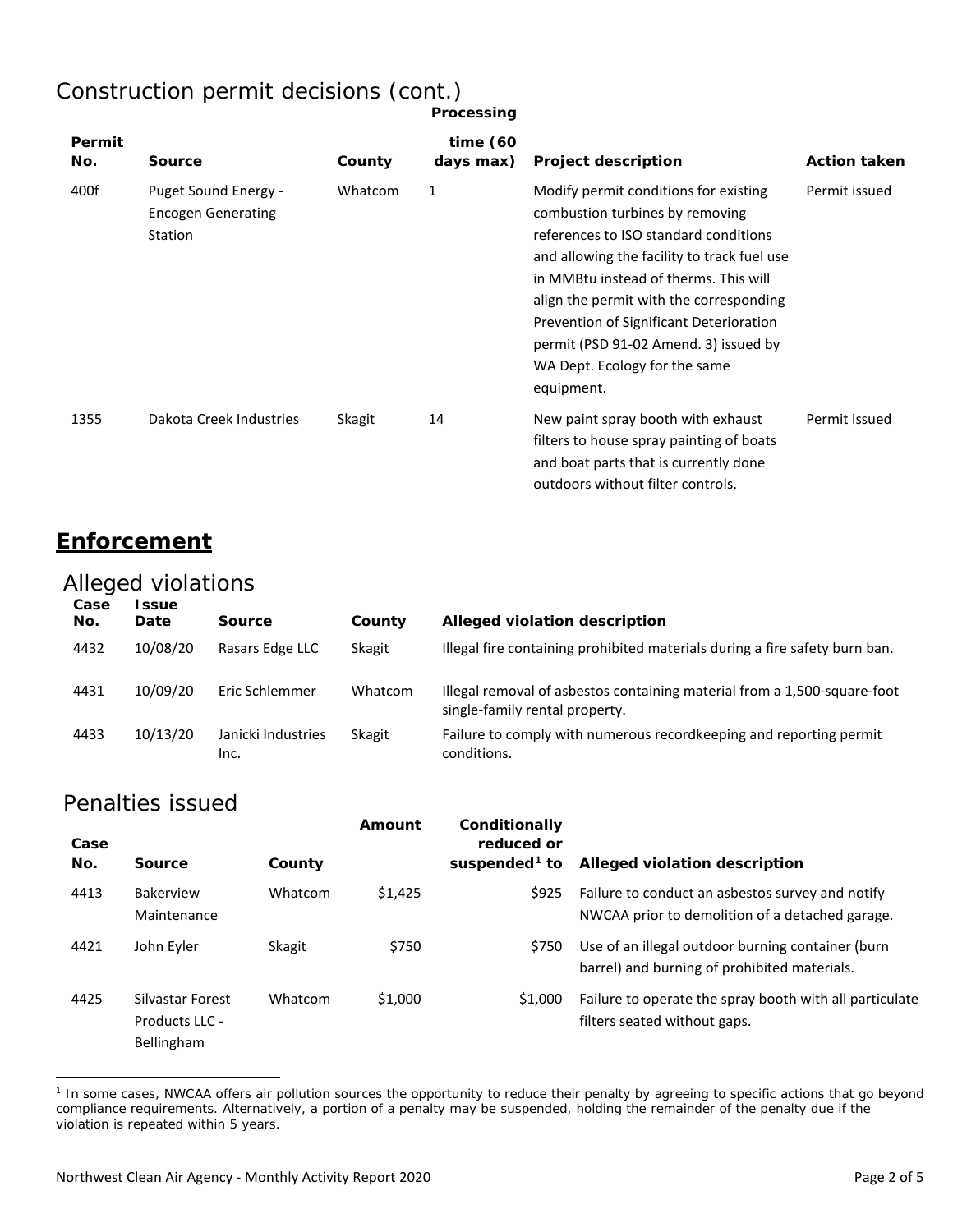### Penalties issued (cont.)

| Case<br>No. | <b>Source</b>                                  | County  | Amount  | Conditionally<br>reduced or<br>suspended <sup>2</sup> to | Alleged violation description                                                                                                                                                                                        |
|-------------|------------------------------------------------|---------|---------|----------------------------------------------------------|----------------------------------------------------------------------------------------------------------------------------------------------------------------------------------------------------------------------|
| 4426        | Silvastar Forest<br>Products LLC -<br>Ferndale | Whatcom | \$4,000 | \$4,000                                                  | Failure to construct and operate building ventilation as<br>permitted, operate spray coating exhaust system in<br>accordance with permit conditions, and maintain<br>required records and operational documentation. |
| 4428        | Phillips 66<br>Company                         | Whatcom | \$4,000 | \$4.000                                                  | Excess emissions of SO2 from SRU 2 due to process<br>upsets on 3/15/2020 and 5/11/2020 releasing excess<br>SO2 emissions of about 194 pounds and 1,594 pounds,<br>respectively.                                      |
| 4424        | Zackary Wiegand                                | Island  | \$8,050 | \$8.050                                                  | Failure to use Washington state certified asbestos<br>workers to remove asbestos present in a mobile home<br>prior to demolition.                                                                                    |

### Industry reports of process upsets with potential excess emissions

| Date     | <b>Source</b>                                      | County  |
|----------|----------------------------------------------------|---------|
| 09/28/20 | Sierra Pacific Industries - Skagit Lumber Facility | Skagit  |
| 09/28/20 | Puget Sound Energy - Encogen Generating Station    | Whatcom |
| 09/30/20 | Sierra Pacific Industries - Skagit Lumber Facility | Skagit  |

#### Complaint summary

 $\overline{a}$ 

| Asbestos                              | 1             |
|---------------------------------------|---------------|
| Dust, Road/Lot or Construction        | 1             |
| Marijuana                             | $\mathcal{P}$ |
| Odor                                  | 19            |
| <b>Outdoor Burning</b>                | 16            |
| Woodstove                             | 3             |
| <b>TOTAL:</b> (unique for the period) | 42            |

<span id="page-2-0"></span><sup>&</sup>lt;sup>2</sup> In some cases, NWCAA offers air pollution sources the opportunity to reduce their penalty by agreeing to specific actions that go beyond compliance requirements. Alternatively, a portion of a penalty may be suspended, holding the remainder of the penalty due if the violation is repeated within 5 years.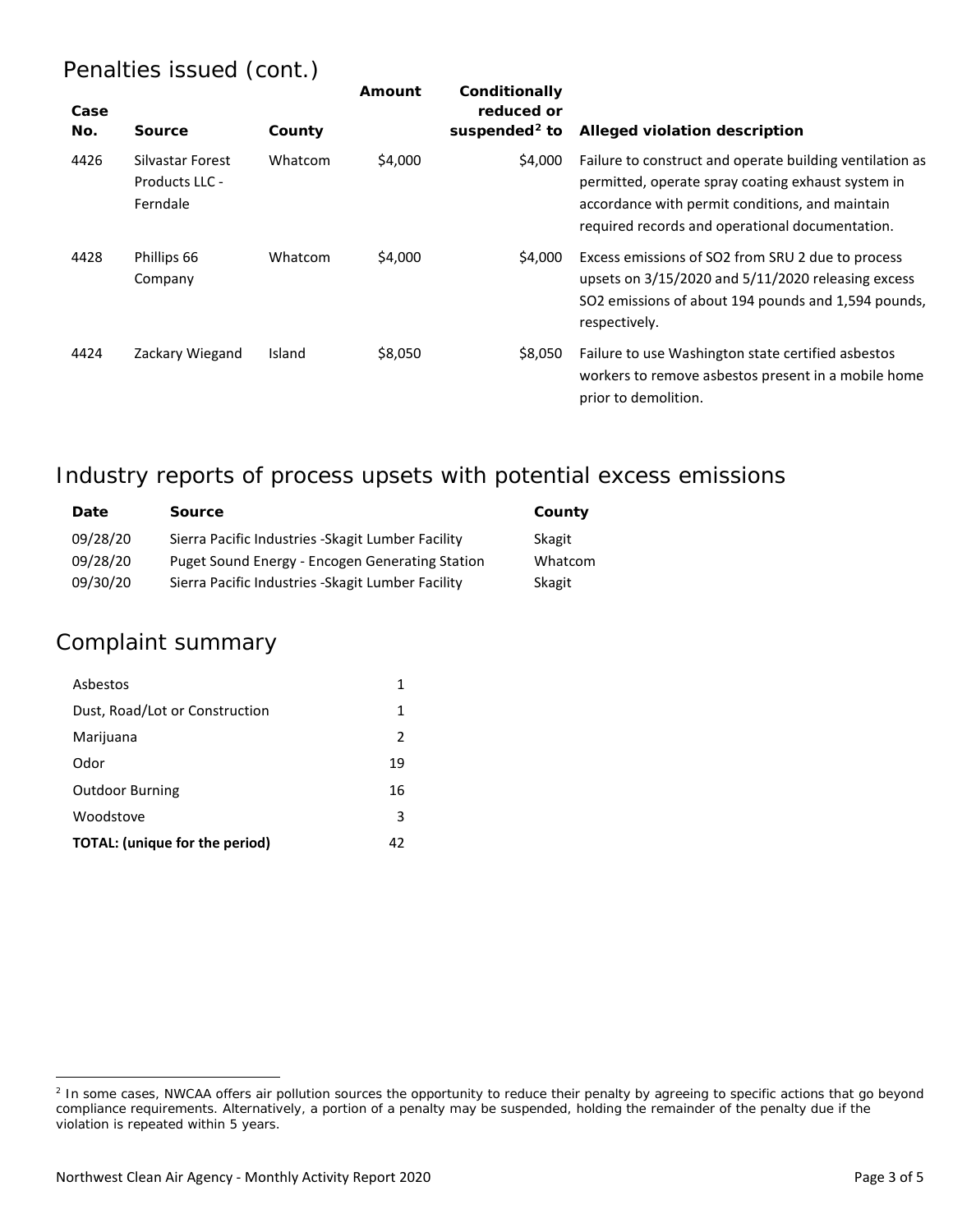